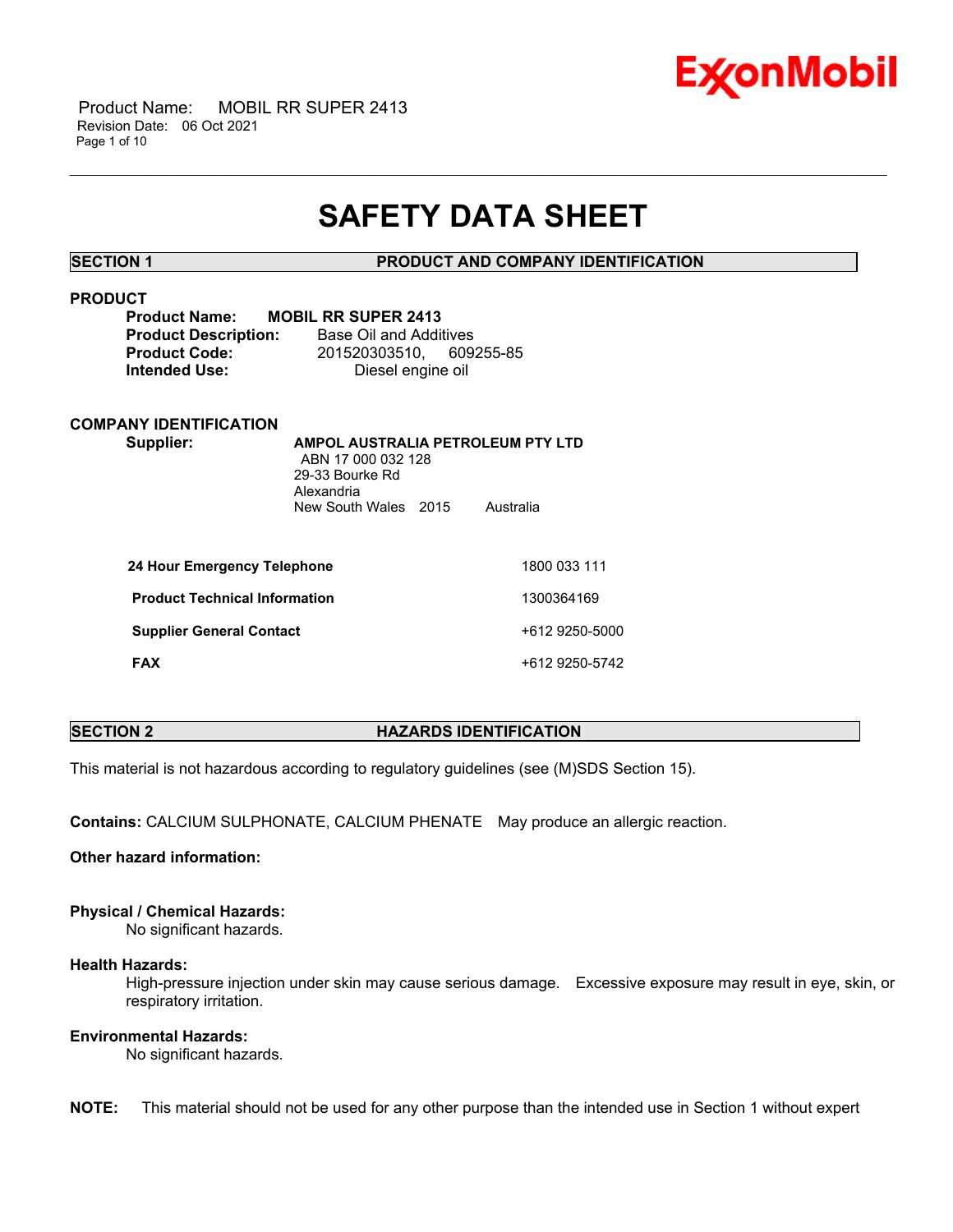

 Product Name: MOBIL RR SUPER 2413 Revision Date: 06 Oct 2021 Page 2 of 10

advice. Health studies have shown that chemical exposure may cause potential human health risks which may vary from person to person.

\_\_\_\_\_\_\_\_\_\_\_\_\_\_\_\_\_\_\_\_\_\_\_\_\_\_\_\_\_\_\_\_\_\_\_\_\_\_\_\_\_\_\_\_\_\_\_\_\_\_\_\_\_\_\_\_\_\_\_\_\_\_\_\_\_\_\_\_\_\_\_\_\_\_\_\_\_\_\_\_\_\_\_\_\_\_\_\_\_\_\_\_\_\_\_\_\_\_\_\_\_\_\_\_\_\_\_\_\_\_\_\_\_\_\_\_\_\_

### **SECTION 3 COMPOSITION / INFORMATION ON INGREDIENTS**

This material is defined as a mixture.

#### **Hazardous Substance(s) or Complex Substance(s) required for disclosure**

| <b>Name</b>                                      | CAS#        | Concentration* | <b>GHS Hazard Codes</b> |
|--------------------------------------------------|-------------|----------------|-------------------------|
| BRANCHED ALKYLPHENOL AND CALCIUM BRANCHED        |             | $0.1 - 5.3\%$  | H314(1C), H360(1B)(F),  |
| ALKYLPHENOL (74499-35-7 & 132752-19-3)           |             |                | H400(M factor 10),      |
|                                                  |             |                | H410(M factor 10)       |
| <b>CALCIUM BRANCHED CHAIN ALKYL PHENATE</b>      | 122384-87-6 | $1 - 5\%$      | H413                    |
| <b>SULPHIDE</b>                                  |             |                |                         |
| CALCIUM LONG CHAIN ALKARYL SULPHONATE            |             | $0.1 - 5.1\%$  | H317, H413              |
| <b>ICALCIUM LONG CHAIN ALKYL MANNICH PHENATE</b> | 220795-04-0 | $0.1 - 5.1\%$  | H315, H319(2A), H317    |
| <b>POLYOLEFIN POLYAMINE SUCCINIMIDE</b>          | 147880-09-9 | $1 - 5\%$      | None                    |

\* All concentrations are percent by weight unless ingredient is a gas. Gas concentrations are in percent by volume. Other ingredients determined not to be hazardous up to 100%.

# **SECTION 4 FIRST AID MEASURES**

#### **INHALATION**

Remove from further exposure. For those providing assistance, avoid exposure to yourself or others. Use adequate respiratory protection. If respiratory irritation, dizziness, nausea, or unconsciousness occurs, seek immediate medical assistance. If breathing has stopped, assist ventilation with a mechanical device or use mouth-to-mouth resuscitation.

### **SKIN CONTACT**

Wash contact areas with soap and water. If product is injected into or under the skin, or into any part of the body, regardless of the appearance of the wound or its size, the individual should be evaluated immediately by a physician as a surgical emergency. Even though initial symptoms from high pressure injection may be minimal or absent, early surgical treatment within the first few hours may significantly reduce the ultimate extent of injury.

# **EYE CONTACT**

Flush thoroughly with water. If irritation occurs, get medical assistance.

#### **INGESTION**

First aid is normally not required. Seek medical attention if discomfort occurs.

#### **NOTE TO PHYSICIAN**

None

#### **SECTION 5 FIRE FIGHTING MEASURES**

# **EXTINGUISHING MEDIA**

**Appropriate Extinguishing Media:** Use water fog, foam, dry chemical or carbon dioxide (CO2) to extinguish flames.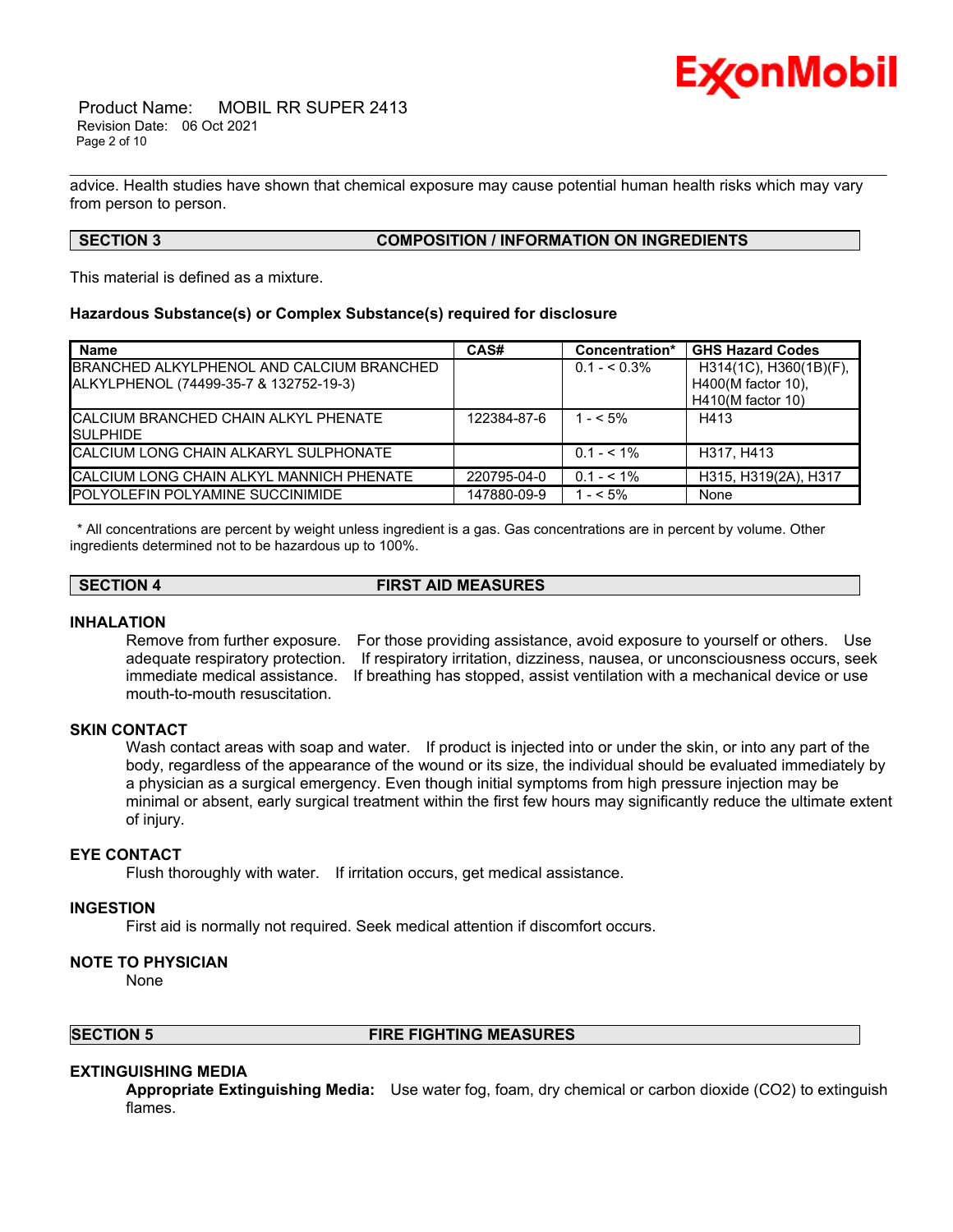

 Product Name: MOBIL RR SUPER 2413 Revision Date: 06 Oct 2021 Page 3 of 10

#### **Inappropriate Extinguishing Media:** Straight streams of water

### **FIRE FIGHTING**

**Fire Fighting Instructions:** Evacuate area. Prevent run-off from fire control or dilution from entering streams, sewers or drinking water supply. Fire-fighters should use standard protective equipment and in enclosed spaces, self-contained breathing apparatus (SCBA). Use water spray to cool fire exposed surfaces and to protect personnel.

\_\_\_\_\_\_\_\_\_\_\_\_\_\_\_\_\_\_\_\_\_\_\_\_\_\_\_\_\_\_\_\_\_\_\_\_\_\_\_\_\_\_\_\_\_\_\_\_\_\_\_\_\_\_\_\_\_\_\_\_\_\_\_\_\_\_\_\_\_\_\_\_\_\_\_\_\_\_\_\_\_\_\_\_\_\_\_\_\_\_\_\_\_\_\_\_\_\_\_\_\_\_\_\_\_\_\_\_\_\_\_\_\_\_\_\_\_\_

**Hazardous Combustion Products:** Aldehydes, Incomplete combustion products, Oxides of carbon, Smoke, Fume, Sulphur oxides

#### **FLAMMABILITY PROPERTIES**

**Flash Point [Method]:** >227°C (441°F) [ASTM D-92] **Flammable Limits (Approximate volume % in air):** LEL: 0.9 UEL: 7.0 **Autoignition Temperature:** N/D

#### **SECTION 6 ACCIDENTAL RELEASE MEASURES**

#### **NOTIFICATION PROCEDURES**

In the event of a spill or accidental release, notify relevant authorities in accordance with all applicable regulations.

#### **PROTECTIVE MEASURES**

Avoid contact with spilled material. See Section 5 for fire fighting information. See the Hazard Identification Section for Significant Hazards. See Section 4 for First Aid Advice. See Section 8 for advice on the minimum requirements for personal protective equipment. Additional protective measures may be necessary, depending on the specific circumstances and/or the expert judgment of the emergency responders.

For emergency responders: Respiratory protection: respiratory protection will be necessary only in special cases, e.g., formation of mists. Half-face or full-face respirator with filter(s) for dust/organic vapor or Self Contained Breathing Apparatus (SCBA) can be used depending on the size of spill and potential level of exposure. If the exposure cannot be completely characterized or an oxygen deficient atmosphere is possible or anticipated, SCBA is recommended. Work gloves that are resistant to hydrocarbons are recommended. Gloves made of polyvinyl acetate (PVA) are not water-resistant and are not suitable for emergency use. Chemical goggles are recommended if splashes or contact with eyes is possible. Small spills: normal antistatic work clothes are usually adequate. Large spills: full body suit of chemical resistant, antistatic material is recommended.

# **SPILL MANAGEMENT**

**Land Spill:** Stop leak if you can do so without risk. Recover by pumping or with suitable absorbent.

**Water Spill:** Stop leak if you can do so without risk. Confine the spill immediately with booms. Warn other shipping. Remove from the surface by skimming or with suitable absorbents. Seek the advice of a specialist before using dispersants.

Water spill and land spill recommendations are based on the most likely spill scenario for this material; however, geographic conditions, wind, temperature, (and in the case of a water spill) wave and current direction and speed may greatly influence the appropriate action to be taken. For this reason, local experts should be consulted. Note: Local regulations may prescribe or limit action to be taken.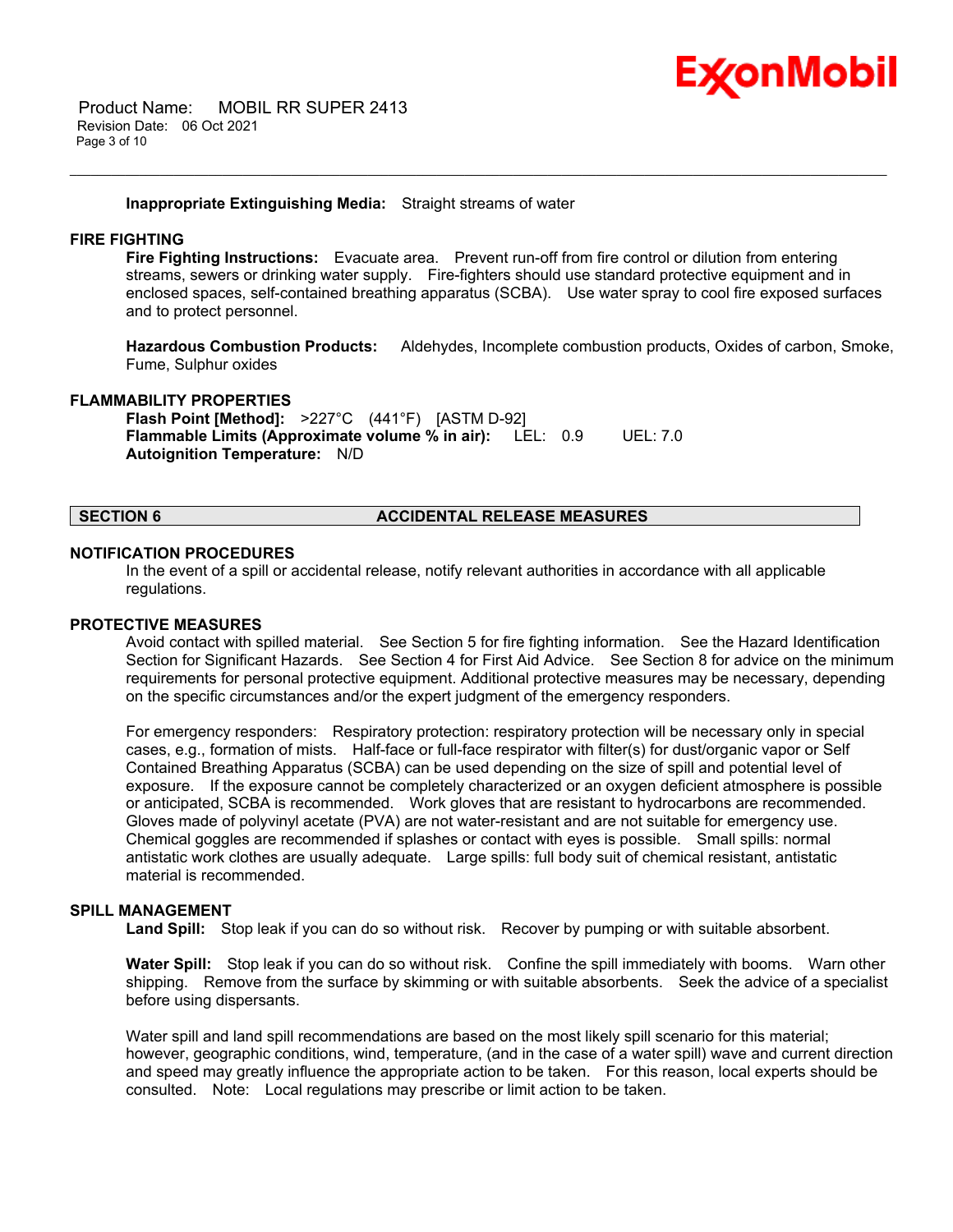

 Product Name: MOBIL RR SUPER 2413 Revision Date: 06 Oct 2021 Page 4 of 10

# **ENVIRONMENTAL PRECAUTIONS**

Large Spills: Dyke far ahead of liquid spill for later recovery and disposal. Prevent entry into waterways, sewers, basements or confined areas.

\_\_\_\_\_\_\_\_\_\_\_\_\_\_\_\_\_\_\_\_\_\_\_\_\_\_\_\_\_\_\_\_\_\_\_\_\_\_\_\_\_\_\_\_\_\_\_\_\_\_\_\_\_\_\_\_\_\_\_\_\_\_\_\_\_\_\_\_\_\_\_\_\_\_\_\_\_\_\_\_\_\_\_\_\_\_\_\_\_\_\_\_\_\_\_\_\_\_\_\_\_\_\_\_\_\_\_\_\_\_\_\_\_\_\_\_\_\_

#### **SECTION 7 HANDLING AND STORAGE**

#### **HANDLING**

Avoid contact with used product. Prevent small spills and leakage to avoid slip hazard. Material can accumulate static charges which may cause an electrical spark (ignition source). When the material is handled in bulk, an electrical spark could ignite any flammable vapors from liquids or residues that may be present (e.g., during switch-loading operations). Use proper bonding and/or earthing procedures. However, bonding and earthing may not eliminate the hazard from static accumulation. Consult local applicable standards for guidance. Additional references include American Petroleum Institute 2003 (Protection Against Ignitions Arising out of Static, Lightning and Stray Currents) or National Fire Protection Agency 77 (Recommended Practice on Static Electricity) or CENELEC CLC/TR 50404 (Electrostatics - Code of practice for the avoidance of hazards due to static electricity).

**Static Accumulator:** This material is a static accumulator.

#### **STORAGE**

The type of container used to store the material may affect static accumulation and dissipation. Do not store in open or unlabelled containers.

Material is defined under the National Standard [NOHSC:1015] Storage and Handling of Workplace Dangerous Goods. **SECTION 8 EXPOSURE CONTROLS / PERSONAL PROTECTION**

# **Exposure limits/standards for materials that can be formed when handling this product:**

NOTE: Limits/standards shown for guidance only. Follow applicable regulations.

# **Biological limits**

No biological limits allocated.

# **ENGINEERING CONTROLS**

The level of protection and types of controls necessary will vary depending upon potential exposure conditions. Control measures to consider:

No special requirements under ordinary conditions of use and with adequate ventilation.

# **PERSONAL PROTECTION**

Personal protective equipment selections vary based on potential exposure conditions such as applications, handling practices, concentration and ventilation. Information on the selection of protective equipment for use with this material, as provided below, is based upon intended, normal usage.

**Respiratory Protection:** If engineering controls do not maintain airborne contaminant concentrations at a level which is adequate to protect worker health, an approved respirator may be appropriate. Respirator selection, use, and maintenance must be in accordance with regulatory requirements, if applicable. Types of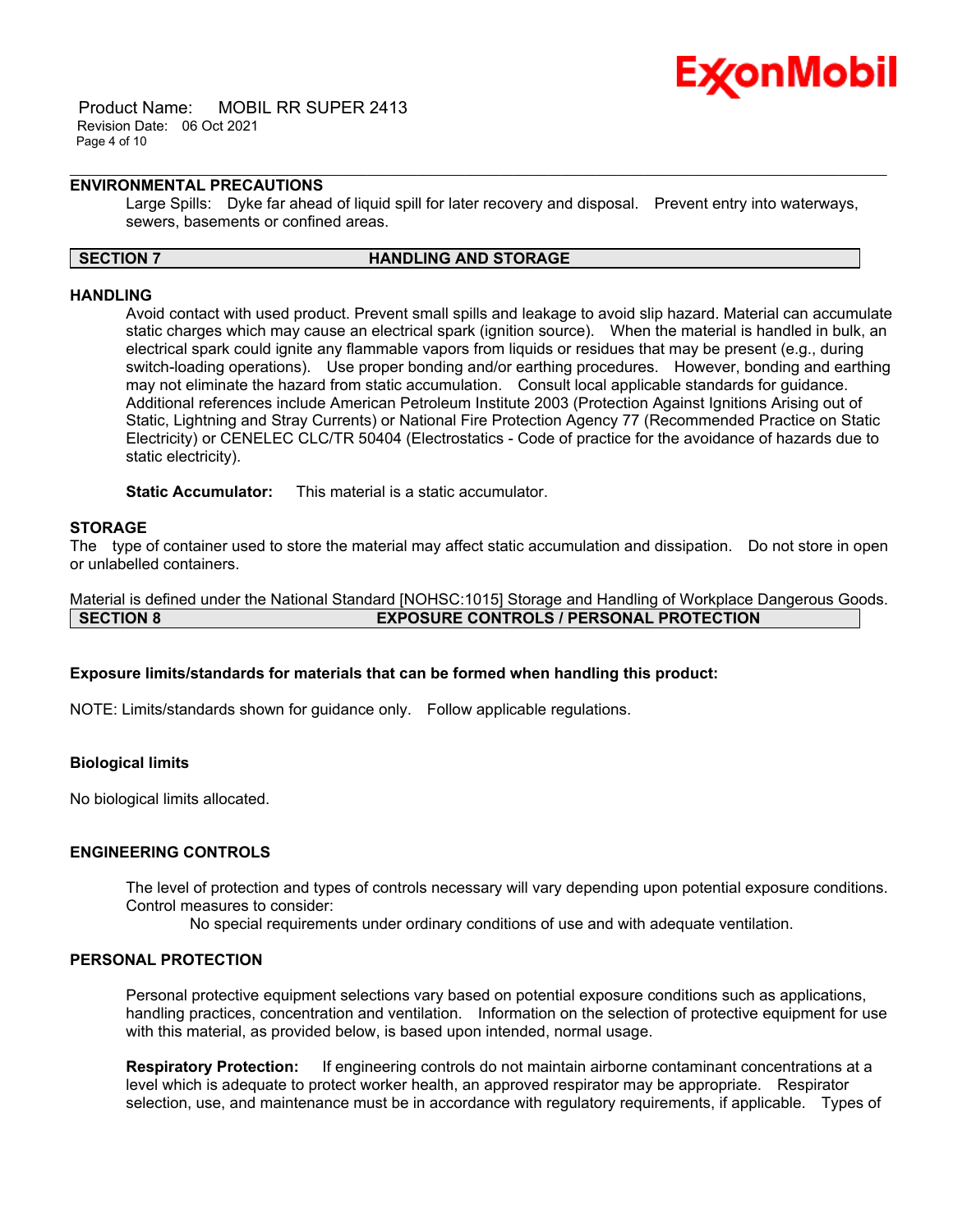

respirators to be considered for this material include: **Particulate** No special requirements under ordinary conditions of use and with adequate ventilation.

For high airborne concentrations, use an approved supplied-air respirator, operated in positive pressure mode. Supplied air respirators with an escape bottle may be appropriate when oxygen levels are inadequate, gas/vapour warning properties are poor, or if air purifying filter capacity/rating may be exceeded.

\_\_\_\_\_\_\_\_\_\_\_\_\_\_\_\_\_\_\_\_\_\_\_\_\_\_\_\_\_\_\_\_\_\_\_\_\_\_\_\_\_\_\_\_\_\_\_\_\_\_\_\_\_\_\_\_\_\_\_\_\_\_\_\_\_\_\_\_\_\_\_\_\_\_\_\_\_\_\_\_\_\_\_\_\_\_\_\_\_\_\_\_\_\_\_\_\_\_\_\_\_\_\_\_\_\_\_\_\_\_\_\_\_\_\_\_\_\_

**Hand Protection:** Any specific glove information provided is based on published literature and glove manufacturer data. Glove suitability and breakthrough time will differ depending on the specific use conditions. Contact the glove manufacturer for specific advice on glove selection and breakthrough times for your use conditions. Inspect and replace worn or damaged gloves. The types of gloves to be considered for this material include:

Nitrile,Viton

No protection is ordinarily required under normal conditions of use.

**Eye Protection:** If contact is likely, safety glasses with side shields are recommended.

**Skin and Body Protection:** Any specific clothing information provided is based on published literature or manufacturer data. The types of clothing to be considered for this material include:

No skin protection is ordinarily required under normal conditions of use. In accordance with good industrial hygiene practices, precautions should be taken to avoid skin contact.

**Specific Hygiene Measures:** Always observe good personal hygiene measures, such as washing after handling the material and before eating, drinking, and/or smoking. Routinely wash work clothing and protective equipment to remove contaminants. Discard contaminated clothing and footwear that cannot be cleaned. Practise good housekeeping.

# **ENVIRONMENTAL CONTROLS**

Comply with applicable environmental regulations limiting discharge to air, water and soil. Protect the environment by applying appropriate control measures to prevent or limit emissions.

# **SECTION 9 PHYSICAL AND CHEMICAL PROPERTIES**

**Note: Physical and chemical properties are provided for safety, health and environmental considerations only and may not fully represent product specifications. Contact the Supplier for additional information.**

### **GENERAL INFORMATION**

**Physical State:** Liquid **Colour:** Brown **Odour:** Characteristic **Odour Threshold:** N/D

#### **IMPORTANT HEALTH, SAFETY, AND ENVIRONMENTAL INFORMATION**

**Relative Density (at 15 °C):** 0.89 **Flammability (Solid, Gas):** N/A **Flash Point [Method]:** >227°C (441°F) [ASTM D-92] **Flammable Limits (Approximate volume % in air):** LEL: 0.9 UEL: 7.0 **Autoignition Temperature:** N/D **Boiling Point / Range:** > 316°C (600°F)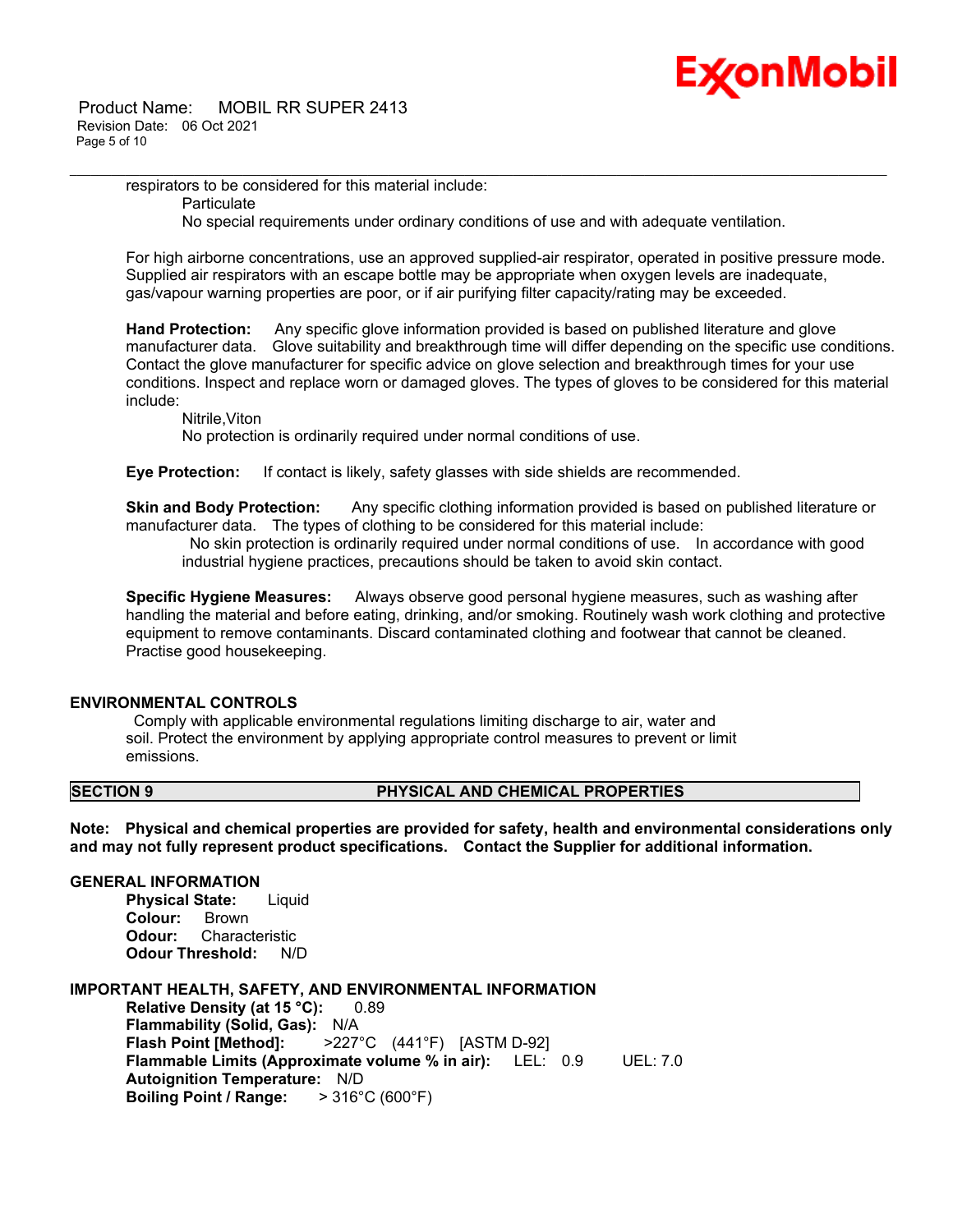

 Product Name: MOBIL RR SUPER 2413 Revision Date: 06 Oct 2021 Page 6 of 10

> **Decomposition Temperature:** N/D **Vapour Density (Air = 1):** N/D **Vapour Pressure:** < 0.013 kPa (0.1 mm Hg) at 20 ºC **Evaporation Rate (n-butyl acetate = 1):** N/D **pH:** N/A **Log Pow (n-Octanol/Water Partition Coefficient):** > 3.5 **Solubility in Water:** Negligible **Viscosity:** 134 cSt (134 mm2/sec) at 40 ºC | 15.5 cSt (15.5 mm2/sec) at 100°C **Oxidizing Properties:** See Hazards Identification Section.

\_\_\_\_\_\_\_\_\_\_\_\_\_\_\_\_\_\_\_\_\_\_\_\_\_\_\_\_\_\_\_\_\_\_\_\_\_\_\_\_\_\_\_\_\_\_\_\_\_\_\_\_\_\_\_\_\_\_\_\_\_\_\_\_\_\_\_\_\_\_\_\_\_\_\_\_\_\_\_\_\_\_\_\_\_\_\_\_\_\_\_\_\_\_\_\_\_\_\_\_\_\_\_\_\_\_\_\_\_\_\_\_\_\_\_\_\_\_

# **OTHER INFORMATION**

**Freezing Point:** N/D **Melting Point:** N/A **Pour Point:** -18°C (0°F) **DMSO Extract (mineral oil only), IP-346:** < 3 %wt

# **SECTION 10 STABILITY AND REACTIVITY**

**STABILITY:** Material is stable under normal conditions.

**CONDITIONS TO AVOID:** Excessive heat. High energy sources of ignition.

**INCOMPATIBLE MATERIALS:** Strong oxidisers

**HAZARDOUS DECOMPOSITION PRODUCTS:** Material does not decompose at ambient temperatures.

**POSSIBILITY OF HAZARDOUS REACTIONS:** Hazardous polymerization will not occur.

# **SECTION 11 TOXICOLOGICAL INFORMATION**

# **INFORMATION ON TOXICOLOGICAL EFFECTS**

| <b>Hazard Class</b>                                               | <b>Conclusion / Remarks</b>                                                                      |  |
|-------------------------------------------------------------------|--------------------------------------------------------------------------------------------------|--|
| Inhalation                                                        |                                                                                                  |  |
| Acute Toxicity: No end point data for<br>lmaterial.               | Minimally Toxic. Based on assessment of the components.                                          |  |
| Irritation: No end point data for material.                       | Negligible hazard at ambient/normal handling temperatures.                                       |  |
| Ingestion                                                         |                                                                                                  |  |
| Acute Toxicity: No end point data for<br>material.                | Minimally Toxic. Based on assessment of the components.                                          |  |
| <b>Skin</b>                                                       |                                                                                                  |  |
| Acute Toxicity: No end point data for<br>material.                | Minimally Toxic. Based on assessment of the components.                                          |  |
| Skin Corrosion/Irritation: No end point data<br>for material.     | Negligible irritation to skin at ambient temperatures. Based on<br>assessment of the components. |  |
| Eye                                                               |                                                                                                  |  |
| Serious Eye Damage/Irritation: No end point<br>data for material. | May cause mild, short-lasting discomfort to eyes. Based on<br>assessment of the components.      |  |
| Sensitisation                                                     |                                                                                                  |  |
| Respiratory Sensitization: No end point data<br>lfor material.    | Not expected to be a respiratory sensitizer.                                                     |  |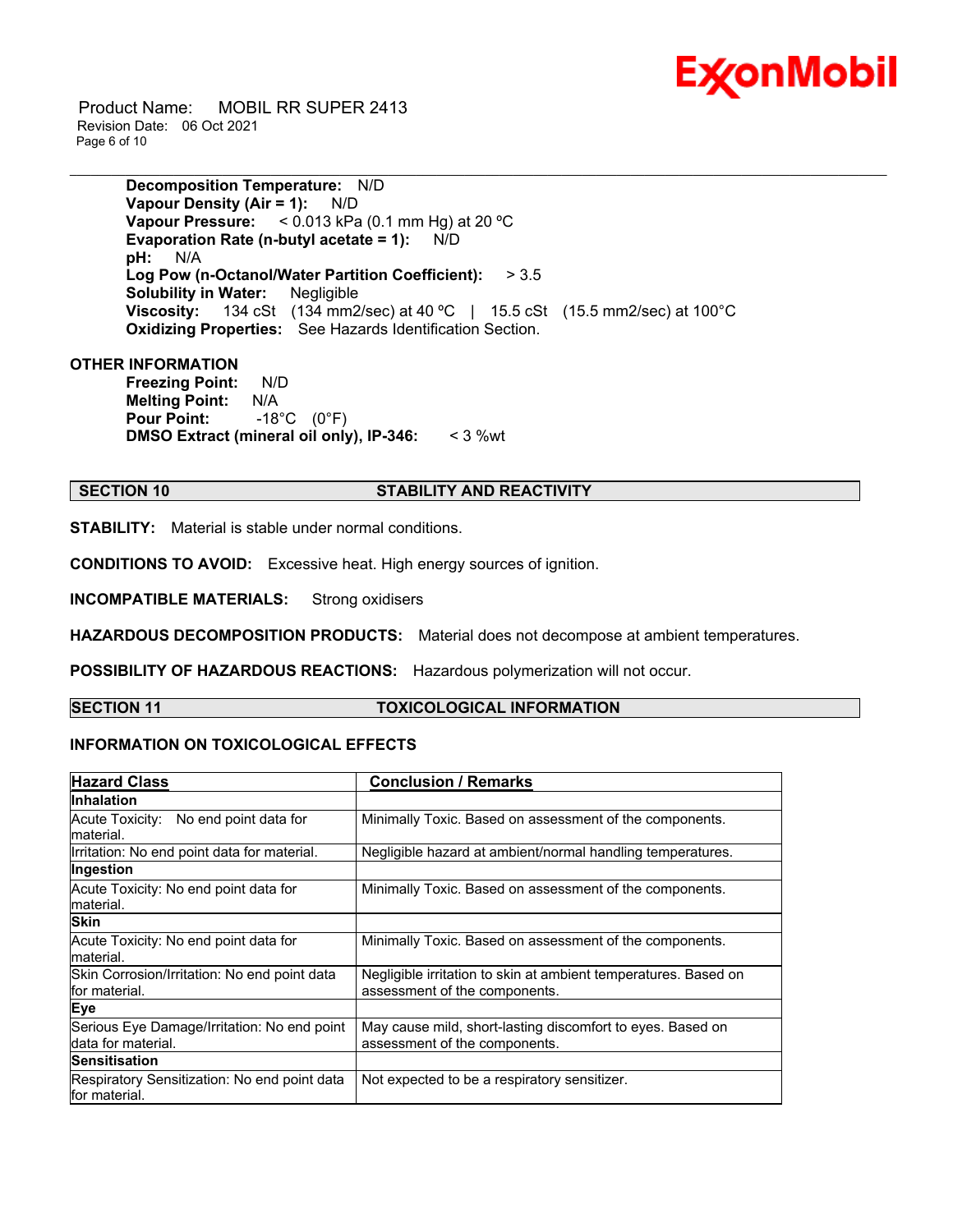

 Product Name: MOBIL RR SUPER 2413 Revision Date: 06 Oct 2021 Page 7 of 10

| Not expected to be a skin sensitizer. Based on assessment of the                                                  |  |
|-------------------------------------------------------------------------------------------------------------------|--|
| components.                                                                                                       |  |
| Not expected to be an aspiration hazard. Based on physico-<br>chemical properties of the material.                |  |
| Not expected to be a germ cell mutagen. Based on assessment of                                                    |  |
| the components.                                                                                                   |  |
| Not expected to cause cancer. Based on assessment of the                                                          |  |
| components.                                                                                                       |  |
| Not expected to be a reproductive toxicant. Based on assessment                                                   |  |
| of the components.                                                                                                |  |
| Not expected to cause harm to breast-fed children.                                                                |  |
|                                                                                                                   |  |
| Not expected to cause organ damage from a single exposure.                                                        |  |
| Not expected to cause organ damage from prolonged or repeated<br>exposure. Based on assessment of the components. |  |
|                                                                                                                   |  |

# **OTHER INFORMATION For the product itself:**

Component concentrations in this formulation would not be expected to cause skin sensitization, based on tests of the components, this formulation, or similar formulations.

Diesel engine oils: Not carcinogenic in animals tests. Used and unused diesel engine oils did not produce any carcinogenic effects in chronic mouse skin painting studies. Oils that are used in gasoline engines may become hazardous and display the following properties: Carcinogenic in animal tests. Caused mutations in vitro. Possible allergen and photoallergen. Contains polycyclic aromatic compounds (PAC) from combustion products of gasoline and/or thermal degradation products.

# **Contains:**

Base oil severely refined: Not carcinogenic in animal studies. Representative material passes IP-346, Modified Ames test, and/or other screening tests. Dermal and inhalation studies showed minimal effects; lung non-specific infiltration of immune cells, oil deposition and minimal granuloma formation. Not sensitising in test animals. Tetrapropenyl phenol (TPP). TPP was tested in a rat oral gavage one-generation reproductive toxicity study and a rat dietary two-generation reproductive toxicity study. Results from the one-generation study included reduced ovary weights and changes in male reproductive accessory organs. Results from the two-generation study included prolonged estrous cyclicity, reduced ovary weights, accelerated sexual maturation, decreased mean live litter size, decreased fertility rates, hypospermia, and reduced weights of male reproductive accessory organs. A classification threshold for reproductive effects of 1.5 wt% TPP was derived by the supplier based on the NOAEL (15 mg/kg/day) from the rat dietary two-generation study and was confirmed in supporting studies with other substances containing TPP as an impurity.

# **IARC Classification:**

**The following ingredients are cited on the lists below:** None.

$$
-REGULATORY LISTS SEARCHED-1 = IARC 1
$$
 2 = IARC 2A 3 = IARC 2B

**ECOLOGICAL INFORMATION** 

The information given is based on data for the material, components of the material, or for similar materials, through the application of bridging principals.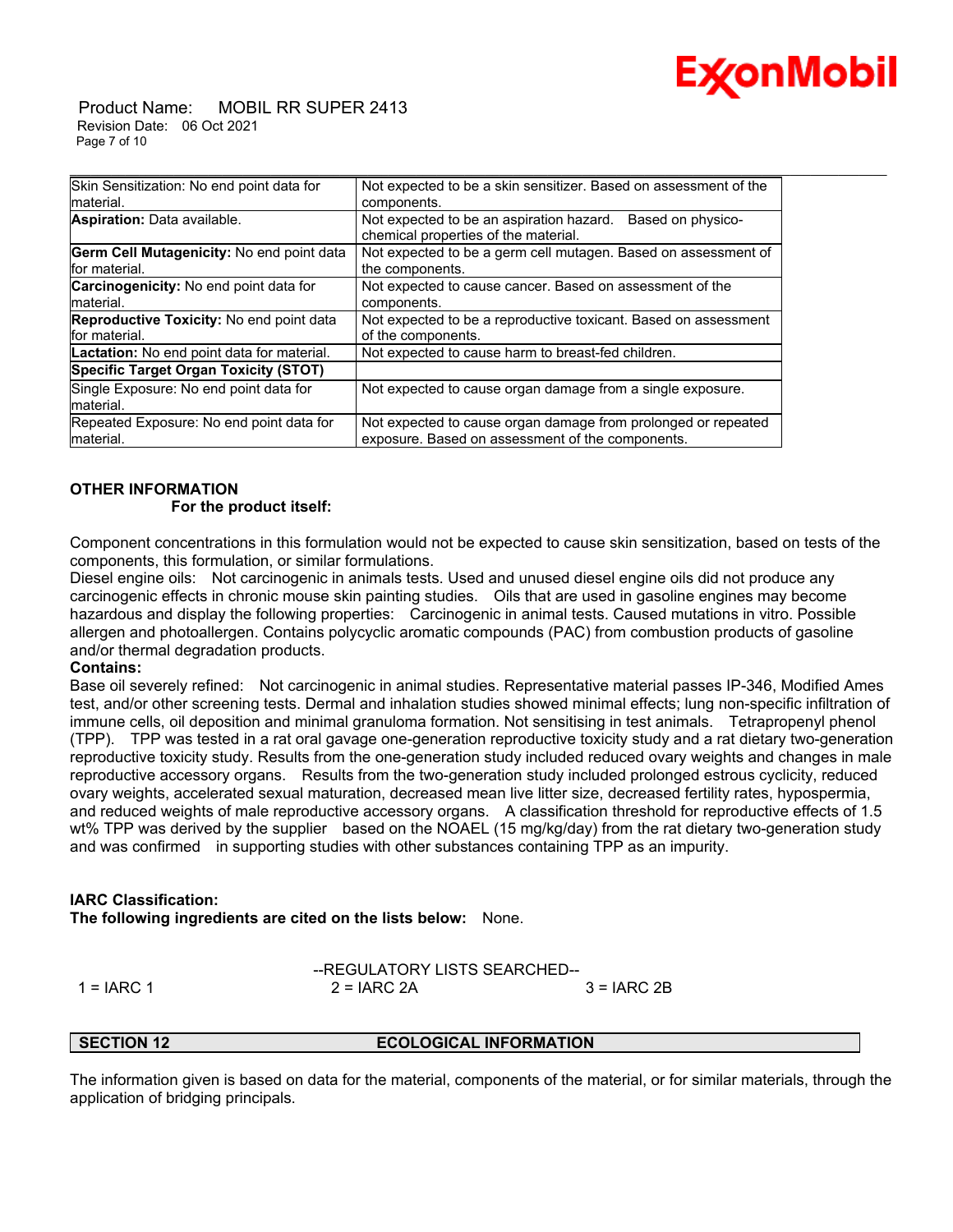

 Product Name: MOBIL RR SUPER 2413 Revision Date: 06 Oct 2021 Page 8 of 10

#### **ECOTOXICITY**

Material -- Not expected to be harmful to aquatic organisms.

### **MOBILITY**

 Base oil component -- Low solubility and floats and is expected to migrate from water to the land. Expected to partition to sediment and wastewater solids.

\_\_\_\_\_\_\_\_\_\_\_\_\_\_\_\_\_\_\_\_\_\_\_\_\_\_\_\_\_\_\_\_\_\_\_\_\_\_\_\_\_\_\_\_\_\_\_\_\_\_\_\_\_\_\_\_\_\_\_\_\_\_\_\_\_\_\_\_\_\_\_\_\_\_\_\_\_\_\_\_\_\_\_\_\_\_\_\_\_\_\_\_\_\_\_\_\_\_\_\_\_\_\_\_\_\_\_\_\_\_\_\_\_\_\_\_\_\_

# **PERSISTENCE AND DEGRADABILITY**

**Biodegradation:**

Base oil component -- Expected to be inherently biodegradable

#### **BIOACCUMULATION POTENTIAL**

 Base oil component -- Has the potential to bioaccumulate, however metabolism or physical properties may reduce the bioconcentration or limit bioavailability.

NOTE: One or more additive components of this material contains a branched alkylphenol impurity that is highly toxic to aquatic organisms. The components containing the impurity have been tested by the additive supplier and found to be no more than minimally toxic to aquatic organisms.

#### **SECTION 13 DISPOSAL CONSIDERATIONS**

Disposal recommendations based on material as supplied. Disposal must be in accordance with current applicable laws and regulations, and material characteristics at time of disposal.

# **DISPOSAL RECOMMENDATIONS**

Product is suitable for burning in an enclosed controlled burner for fuel value or disposal by supervised incineration at very high temperatures to prevent formation of undesirable combustion products. Protect the environment. Dispose of used oil at designated sites. Minimize skin contact. Do not mix used oils with solvents, brake fluids or coolants.

**Empty Container Warning** Empty Container Warning (where applicable): Empty containers may contain residue and can be dangerous. Do not attempt to refill or clean containers without proper instructions. Empty drums should be completely drained and safely stored until appropriately reconditioned or disposed. Empty containers should be taken for recycling, recovery, or disposal through suitably qualified or licensed contractor and in accordance with governmental regulations. DO NOT PRESSURISE, CUT, WELD, BRAZE, SOLDER, DRILL, GRIND, OR EXPOSE SUCH CONTAINERS TO HEAT, FLAME, SPARKS, STATIC ELECTRICITY, OR OTHER SOURCES OF IGNITION. THEY MAY EXPLODE AND CAUSE INJURY OR DEATH.

| <b>SECTION 14</b> | <b>TRANSPORT INFORMATION</b>                         |
|-------------------|------------------------------------------------------|
|                   | <b>LAND (ADG)</b> : Not Regulated for Land Transport |

**SEA (IMDG):** Not Regulated for Sea Transport according to IMDG-Code

**Marine Pollutant:** No

**AIR (IATA):** Not Regulated for Air Transport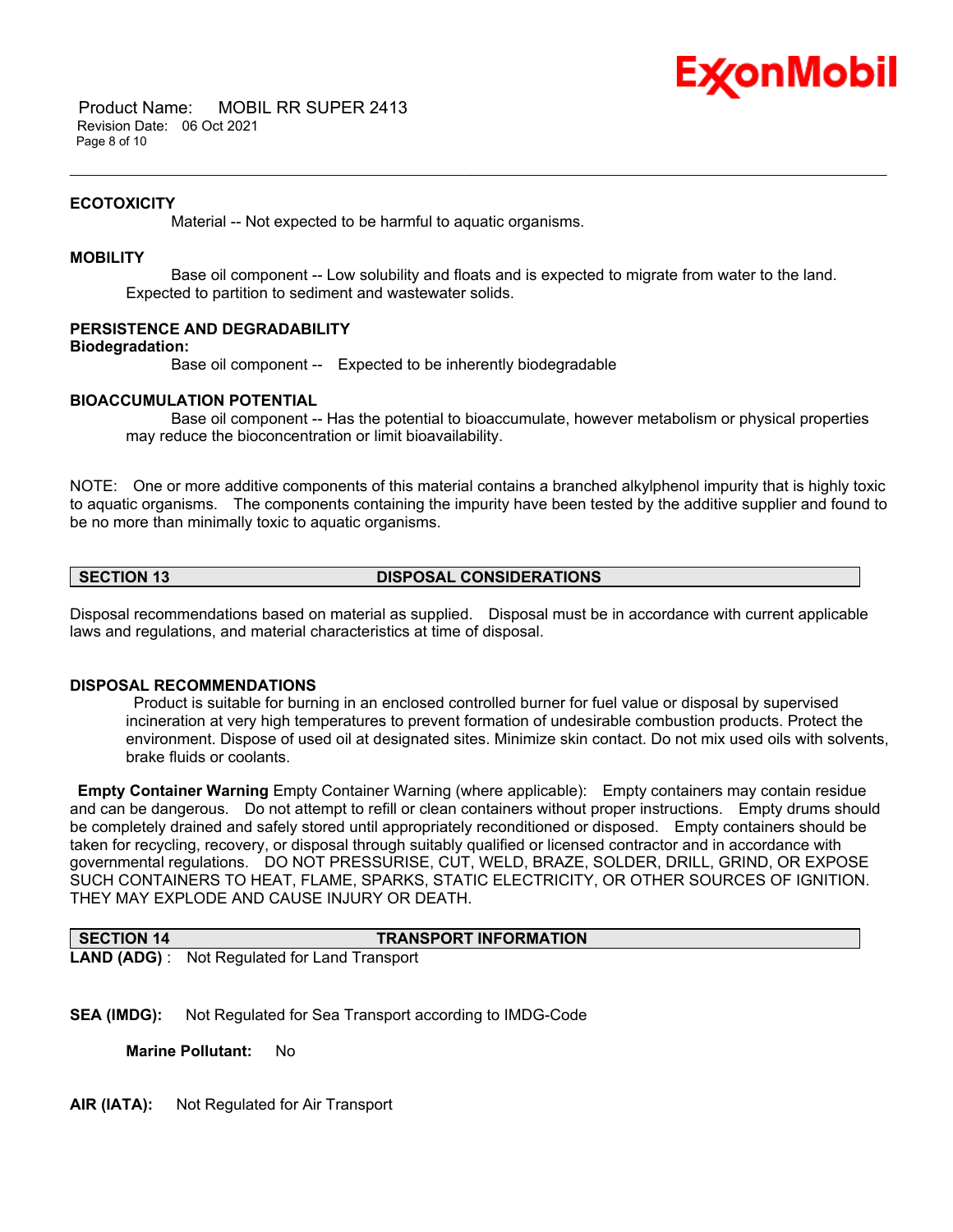

 Product Name: MOBIL RR SUPER 2413 Revision Date: 06 Oct 2021 Page 9 of 10

#### **SECTION 15 REGULATORY INFORMATION**

This material is not considered hazardous according to Australia Model Work Health and Safety Regulations.

Product is not regulated according to Australian Dangerous Goods Code.

No Poison Schedule number allocated by the Standard for the Uniform Scheduling of Medicines and Poisons (SUSMP) established under the Therapeutic Goods Act.

\_\_\_\_\_\_\_\_\_\_\_\_\_\_\_\_\_\_\_\_\_\_\_\_\_\_\_\_\_\_\_\_\_\_\_\_\_\_\_\_\_\_\_\_\_\_\_\_\_\_\_\_\_\_\_\_\_\_\_\_\_\_\_\_\_\_\_\_\_\_\_\_\_\_\_\_\_\_\_\_\_\_\_\_\_\_\_\_\_\_\_\_\_\_\_\_\_\_\_\_\_\_\_\_\_\_\_\_\_\_\_\_\_\_\_\_\_\_

AS1940 COMBUSTIBLE CLASS: C2

# **REGULATORY STATUS AND APPLICABLE LAWS AND REGULATIONS**

**Listed or exempt from listing/notification on the following chemical inventories :** AIIC, DSL, ENCS, ISHL, KECI, PICCS, TCSI, TSCA

 **Special Cases:**

| l Inventorv  | $\sim$ $\sim$ $\sim$<br>nalus  |
|--------------|--------------------------------|
| <b>IECSC</b> | Apply<br>- - -<br>Restrictions |

#### **SECTION 16 OTHER INFORMATION**

#### **KEY TO ABBREVIATIONS AND ACRONYMS:**

N/D = Not determined, N/A = Not applicable, STEL = Short-Term Exposure Limit, TWA = Time-Weighted Average

#### **KEY TO THE H-CODES CONTAINED IN SECTION 3 OF THIS DOCUMENT (for information only):**

H314(1): Causes severe skin burns and eye damage; Skin Corr/Irritation, Cat 1

- H314(1C): Causes severe skin burns and eye damage; Skin Corr/Irritation, Cat 1C
- H315: Causes skin irritation; Skin Corr/Irritation, Cat 2
- H316: Causes mild skin irritation; Skin Corr/Irritation, Cat 3
- H317: May cause allergic skin reaction; Skin Sensitisation, Cat 1
- H318: Causes serious eye damage; Serious Eye Damage/Irr, Cat 1
- H319(2A): Causes serious eye irritation; Serious Eye Damage/Irr, Cat 2A
- H360(1B)(F): May damage fertility; Repro Tox, Cat 1B (Fertility)
- H400: Very toxic to aquatic life; Acute Env Tox, Cat 1
- H410: Very toxic to aquatic life with long lasting effects; Chronic Env Tox, Cat 1
- H413: May cause long lasting harmful effects to aquatic life; Chronic Env Tox, Cat 4

# **THIS SAFETY DATA SHEET CONTAINS THE FOLLOWING REVISIONS:**

Section 01: Company Mailing Address information was modified.

-----------------------------------------------------------------------------------------------------------------------------------------------------

The information and recommendations contained herein are, to the best of ExxonMobil's knowledge and belief, accurate and reliable as of the date issued. You can contact ExxonMobil to insure that this document is the most current available from ExxonMobil. The information and recommendations are offered for the user's consideration and examination. It is the user's responsibility to satisfy itself that the product is suitable for the intended use. If buyer repackages this product, it is the user's responsibility to insure proper health, safety and other necessary information is